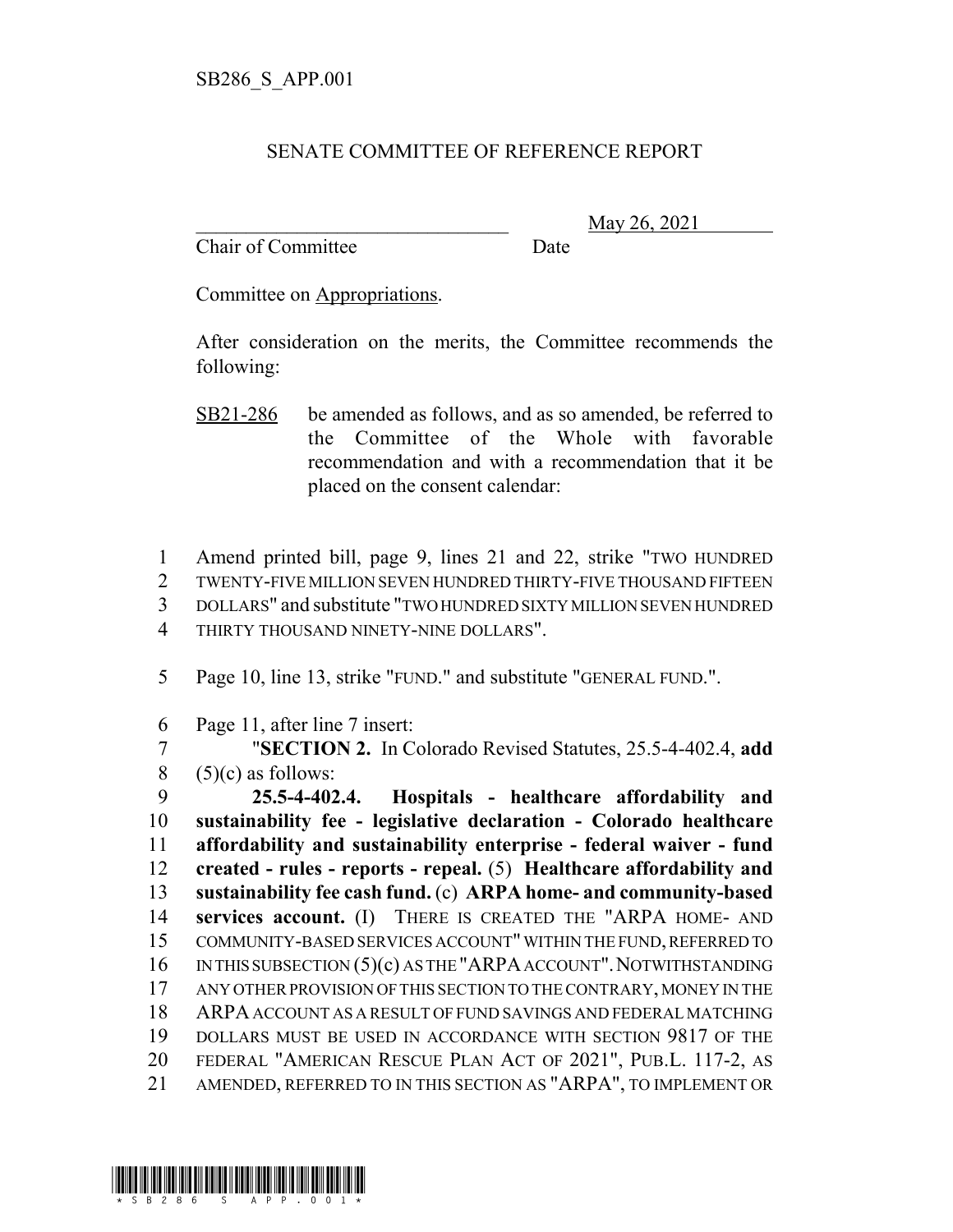SUPPLEMENT THE IMPLEMENTATION OF HOME- AND COMMUNITY-BASED 2 SERVICES UNDER THE MEDICAL ASSISTANCE PROGRAM PURSUANT TO THE 3 PROVISIONS OF PART 17 OF ARTICLE 6 OF THIS TITLE 25.5.

4 (II) (A) ON THE EFFECTIVE DATE OF THIS SUBSECTION (5)(c), THE STATE TREASURER SHALL TRANSFER NINETEEN MILLION EIGHT HUNDRED THIRTY THOUSAND NINE HUNDRED EIGHTEEN DOLLARS FROM THE FUND TO THE ARPA ACCOUNT.

 (B) IF THE FUND SAVINGS DUE TO THE ENHANCED FEDERAL MATCH UNDER ARPA IS GREATER THAN THE AMOUNT TRANSFERRED TO THE 10 ARPA ACCOUNT UNDER SUBSECTION  $(5)(c)(II)(A)$  OF THIS SECTION, THEN THE STATE DEPARTMENT SHALL NOTIFY THE STATE TREASURER OF THE AMOUNT BY WHICH THE SAVINGS EXCEEDS THE TRANSFER. THE STATE TREASURER SHALL TRANSFER THIS AMOUNT FROM THE FUND TO THE ARPA ACCOUNT.

 (C) IF THE FUND SAVINGS DUE TO THE ENHANCED FEDERAL MATCH UNDER ARPA IS LESS THAN THE AMOUNT TRANSFERRED TO THE ARPA 17 ACCOUNT UNDER SUBSECTION  $(5)(c)(II)(A)$  OF THIS SECTION, THEN THE STATE DEPARTMENT SHALL NOTIFY THE STATE TREASURER OF THE AMOUNT BY WHICH THE TRANSFER EXCEEDS THE SAVINGS. THE STATE TREASURER SHALL TRANSFER THIS AMOUNT FROM THE ARPA ACCOUNT 21 TO THE FUND.

22 (III) THE STATE TREASURER SHALL CREDIT ALL INTEREST AND 23 INCOME DERIVED FROM THE MONEY IN THE ARPA ACCOUNT TO THE FUND.

**IV) MONEY IN THE ARPA ACCOUNT IS SUBJECT TO ANNUAL**  APPROPRIATION BY THE GENERAL ASSEMBLY CONSISTENT WITH THE PURPOSES SPECIFIED IN THIS SECTION AND ARPA, AND PURSUANT TO PART 27 17 OF ARTICLE 6 OF THIS TITLE 25.5.

28 (V) MONEY IN THE ARPA ACCOUNT REMAINS IN THE ARPA ACCOUNT UNTIL THE END OF THE SPENDING PERIOD AUTHORIZED UNDER ARPA, AT WHICH TIME MONEY REMAINING IN THE ARPA ACCOUNT BECOMES PART OF THE FUND.

 (VI) THIS SUBSECTION (5)(c) IS REPEALED, EFFECTIVE JULY 1, 2025.".

Page 11, line 9, strike "\$432,656" and substitute "\$378,843".

 Page 11, line 11, strike "general fund" and substitute "the home- and community-based services improvement fund created in section 25.5-6-1705 (1), C.R.S.".

Page 11, line 13, strike "\$245,456" and substitute "\$172,768".